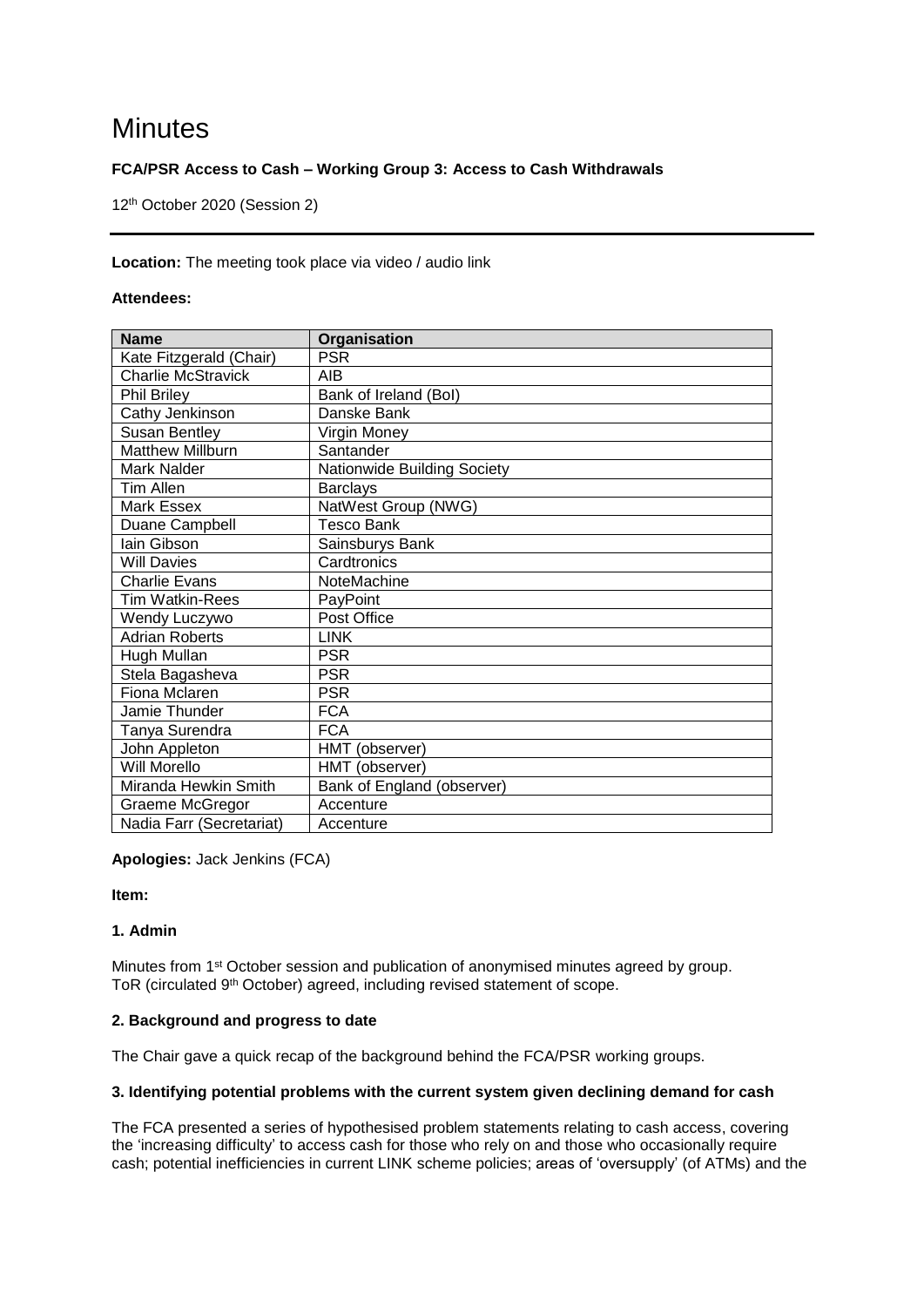lack of incentivisation to use lower-cost channels, and barriers to alternative cash access solutions (including regulatory hurdles, lack of incentivisation etc). The group discussed these.

On the 'increasing difficulty' of accessing cash, it was agreed a distinction should not be made between 'occasional requirement for' and 'reliance on' cash - i.e. if a community requested more cash access, it should be provided.

Regarding incentivisation to use lower-cost channels, members acknowledged that 'cost' refers to several costs (e.g. provision of cash, hardware, security etc). Members then agreed that the cost of provision (via ATM or any appropriate solution) should not be the deciding factor on where access is or is not provided. They agreed the criteria for LINK's FIP (Financial Inclusion Programme)/'critical' status should be revised (e.g. ATMs in retail centres should have additional protection).

Members discussed whether 'oversupply' of access (namely of ATMs in high-footfall areas) is a problem for consumers and industry. It was agreed that the root problem is the unnecessary duplication of infrastructure and costs in some locations, which could be utilised better elsewhere. Moreover, in lower footfall areas, there may not be enough usage to sustain multiple access points. Members agreed – after some debate – that the oversupply of ATMs in certain locations would be best addressed by interchange fees and market forces. They agreed that the focus of this group would be the sustainable provision of cash in critical, under-served areas. For this, they agreed some other mechanism/intervention is needed (be it an ATM with revised FIP premiums or some other protected channel).

The group continued to discuss LINK interchange and its role in providing a level of commercial sustainability for ATM operators. They agreed that the setting of interchange be viewed as a solution, rather than a problem. However, it was acknowledged that the LINK scheme relies on the continued membership of the major card issuers, and the exit of a major issuer could have a significant impact on the revenue within the LINK scheme and so exacerbate problems around meeting the costs of the scheme. Finally, it was pointed out that there are other providers offering ATM scheme provision and it remains a competitive market.

The Chair played back two key takeaways: first, the group agreed changes to the problem statements relating to the "increasing difficulty" of accessing cash; secondly, that the statement relating to cost of provision should not take priority over access.

#### **4. Identifying potential solutions to these problems**

The PSR presented potential solutions the problem statements above and the group discussed these.

Members discussed and agreed:

- Supplier efficiencies should be considered
- Solutions need to focus on where people want to use cash, rather than the distance from where they live
- Similarly, access should be designed with parallel customer journeys (i.e. multi-functionality) in mind – aligning to consumers' broader needs would likely improve the commercial sustainability of access points

Two options were discussed that would reduce the risks faced by LINK and/or to free access to cash. First, if all major issuing banks committed to the LINK scheme for a period of time. Second, banks could underwrite the competitive supply of free access in low-usage (but critical) areas.

The Chair played back two key takeaways: first, the group should consider a range of solutions/multichannel approach, ensuring they align as closely as possible to customers' broader needs; secondly, the different efficiencies and competition (between suppliers of solutions) should also be considered.

## **5. Concluding remarks**